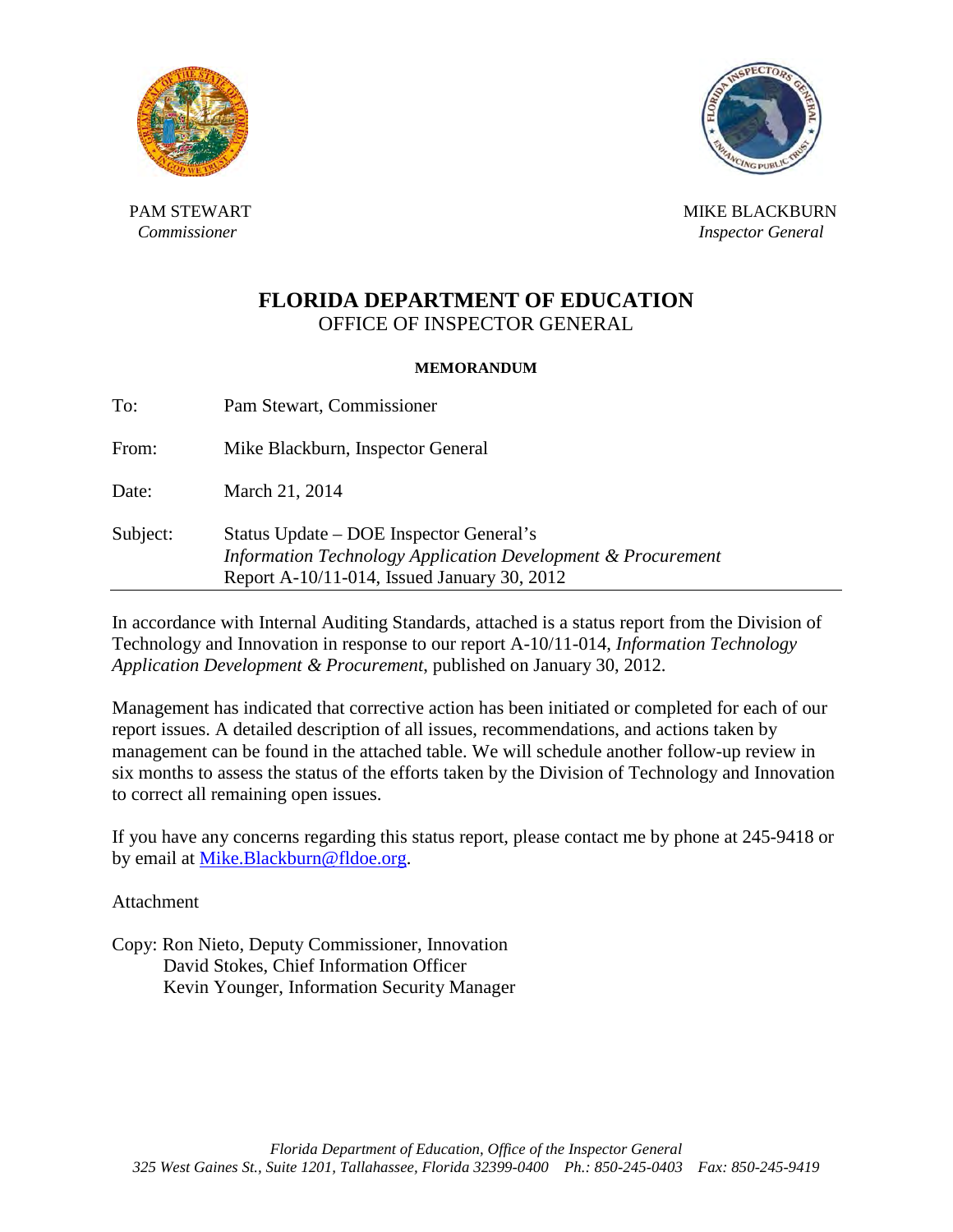| <b>Finding</b>                                                                                                                                                                                                                                   | <b>Recommendation(s)</b>                                                                                                                                                                                                                                                                                                                                                                                                                                                                                                                                                                                                                                                                                                                                                                                                                                                                                                                        | <b>Previous Management Response</b>                                                                                                                                                                                                                                                                                                                                                                                                                                                                                                                                                                                                                                                                                                                                                                                                                                                                                                                                                                                                                                                                                                                                                                                                                                                                                                                                                                                                                                                                                                                                                                                                                                                                                                                                                                                                  | <b>Management Response</b><br>as of March 21, 2014                                                                                                                                                                                                                                                                                                                                                                                                                                                                                                                                                                              | Anticipated<br><b>Completion Date</b> |
|--------------------------------------------------------------------------------------------------------------------------------------------------------------------------------------------------------------------------------------------------|-------------------------------------------------------------------------------------------------------------------------------------------------------------------------------------------------------------------------------------------------------------------------------------------------------------------------------------------------------------------------------------------------------------------------------------------------------------------------------------------------------------------------------------------------------------------------------------------------------------------------------------------------------------------------------------------------------------------------------------------------------------------------------------------------------------------------------------------------------------------------------------------------------------------------------------------------|--------------------------------------------------------------------------------------------------------------------------------------------------------------------------------------------------------------------------------------------------------------------------------------------------------------------------------------------------------------------------------------------------------------------------------------------------------------------------------------------------------------------------------------------------------------------------------------------------------------------------------------------------------------------------------------------------------------------------------------------------------------------------------------------------------------------------------------------------------------------------------------------------------------------------------------------------------------------------------------------------------------------------------------------------------------------------------------------------------------------------------------------------------------------------------------------------------------------------------------------------------------------------------------------------------------------------------------------------------------------------------------------------------------------------------------------------------------------------------------------------------------------------------------------------------------------------------------------------------------------------------------------------------------------------------------------------------------------------------------------------------------------------------------------------------------------------------------|---------------------------------------------------------------------------------------------------------------------------------------------------------------------------------------------------------------------------------------------------------------------------------------------------------------------------------------------------------------------------------------------------------------------------------------------------------------------------------------------------------------------------------------------------------------------------------------------------------------------------------|---------------------------------------|
| 1. Formal written<br>policies and<br>procedures are<br>needed.<br>Department policies and<br>procedures related to<br>information technology<br>(IT) application<br>development as well as<br>enterprise-wide project<br>management are limited. | The Department should develop<br>formal written policies and<br>procedures for administering the<br>enterprise-wide project management<br>function, as well as IT application<br>development and have them<br>approved by executive management.<br>Approved policies and procedures<br>should be implemented and staff<br>trained on their application. Once<br>established, written policies and<br>procedures should be reviewed at<br>least annually and updated as<br>necessary. Policies and procedures<br>should cover the areas listed below<br>in addition to other areas as<br>determined necessary.<br>A. Project Management<br>• Project governance (including<br>oversight committee charters)<br>• Project management<br>methodology<br><b>B.</b> Application Development and<br><b>Support</b><br>• Approved Information Systems<br>Development Methodology<br>Securing software applications<br>$\bullet$<br>• Change management | A. Project Management<br>Response as of January 30, 2012<br>The establishment of a Project Management system was<br>initiated in large part as a mechanism for implementing the<br>challenging reforms required by two very large federal grants:<br>Race to the Top and the Partnership for Assessment of<br>Readiness for College and Careers. The timelines for both of<br>these grants required the Department to very quickly put into<br>place processes and procedures for managing an extensive<br>number of complex projects. Under the leadership of the<br>Commissioner Smith, the Project Management function was<br>established as a way of work for the Department. Shortly<br>thereafter, the Department went through a transition period<br>under the leadership of an Interim Commissioner, and on July<br>31, 2011, Commissioner Robinson was appointed<br>Commissioner by the State Board of Education.<br>Throughout this period, the Project Management Oversight<br>Committee (PMOC) has continued to evolve. Policies,<br>procedures, and methodologies have been developed and are<br>being used to guide the ongoing implementation, while<br>continuing to be refined to reflect the changes in Department<br>leadership as well as the differing types and stages of the<br>identified projects. The written documents, including for<br>example, the charter template, are being revised and refined<br>concurrently to reflect the direction of the PMOC. The<br>anticipated completion date for finalizing policies and<br>procedures for the areas listed in the audit report is June 30,<br>2012.<br>It is anticipated that this Project Management function, like<br>those of other agencies, will continue to mature and thus the<br>policies, procedures, and methodologies will likewise need to | A. Project Management<br>The PMO discontinued the monthly<br><b>Project Management Oversight</b><br>Committee (PMOC) meetings in the<br>first quarter of 2013 at the direction of<br>the then Chief-of-Staff.<br>Draft Policies, procedures, and<br>methodologies have been developed<br>and are being used to guide the<br>ongoing implementation of the project<br>management function within OTIS.<br>However, the PMOC committee and<br>meetings have been canceled. The<br>Director of Technology and Innovation<br>and the CIO are currently drafting new<br>Governance procedures to present to<br>executive leadership. | A. Project Management<br>Unknown      |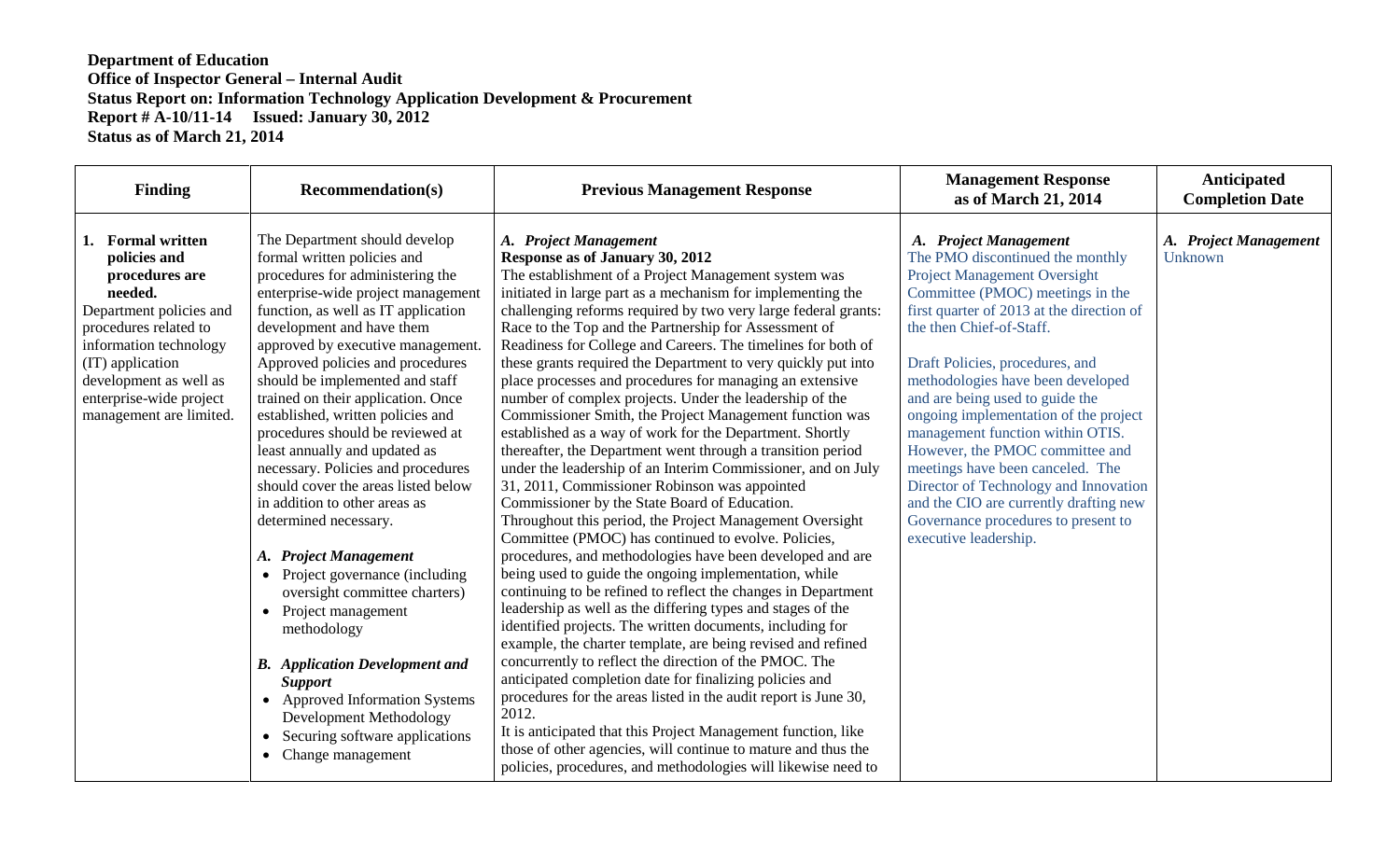| <b>Finding</b> | <b>Recommendation(s)</b> | <b>Previous Management Response</b>                                                                                                                                                                                                                                                                                                                                                                                                                                                                                                                                                                                                                                                                                                                                                                                                                          | <b>Management Response</b><br>as of March 21, 2014 | Anticipated<br><b>Completion Date</b> |
|----------------|--------------------------|--------------------------------------------------------------------------------------------------------------------------------------------------------------------------------------------------------------------------------------------------------------------------------------------------------------------------------------------------------------------------------------------------------------------------------------------------------------------------------------------------------------------------------------------------------------------------------------------------------------------------------------------------------------------------------------------------------------------------------------------------------------------------------------------------------------------------------------------------------------|----------------------------------------------------|---------------------------------------|
|                |                          | be continuously examined and enhanced. While the PMOC will<br>formally adopt these written documents related to management<br>and governance, it will be necessary to make periodic revisions<br>to ensure that these enhancements are communicated<br>effectively. Training of personnel has been ongoing throughout<br>the process of establishing the system and will continue to be<br>provided as new information is available or as additional staff                                                                                                                                                                                                                                                                                                                                                                                                   |                                                    |                                       |
|                |                          | become involved in the process.                                                                                                                                                                                                                                                                                                                                                                                                                                                                                                                                                                                                                                                                                                                                                                                                                              |                                                    |                                       |
|                |                          | Response as of March 21, 2013<br>Documents addressing the Project Management Office (PMO)<br>have been drafted. The list of the documents are as follows:<br>FDOE Project Management Methodology - draft<br>FDOE PMOC Charter - draft<br>2.<br>3.<br>DOE Project Charter – in use<br>DOE Project Charter Instructions – in use<br>4.<br>FDOE Business Case – in use<br>FDOE Project Concept – in use<br>6.<br>FDOE Grant Concept – in use<br>FDOE Project Governance Policy - draft<br>8.<br>FDOE Project Management Policy - draft<br>9.<br>10. Visio-Project Governance diagram<br>The PMO currently operates a singular-level project<br>governance structure, closely aligned to the Project Governance<br>diagram.<br>Anticipated Completion Date: 12/31/13<br>Response as of September 21, 2013<br>The PMO discontinued the monthly Project Management |                                                    |                                       |
|                |                          | Oversight Committee (PMOC) meetings in the first quarter of<br>2013 at the direction of the then Chief-of-Staff.                                                                                                                                                                                                                                                                                                                                                                                                                                                                                                                                                                                                                                                                                                                                             |                                                    |                                       |
|                |                          | <b>Anticipated Completion Date: Unknown</b>                                                                                                                                                                                                                                                                                                                                                                                                                                                                                                                                                                                                                                                                                                                                                                                                                  |                                                    |                                       |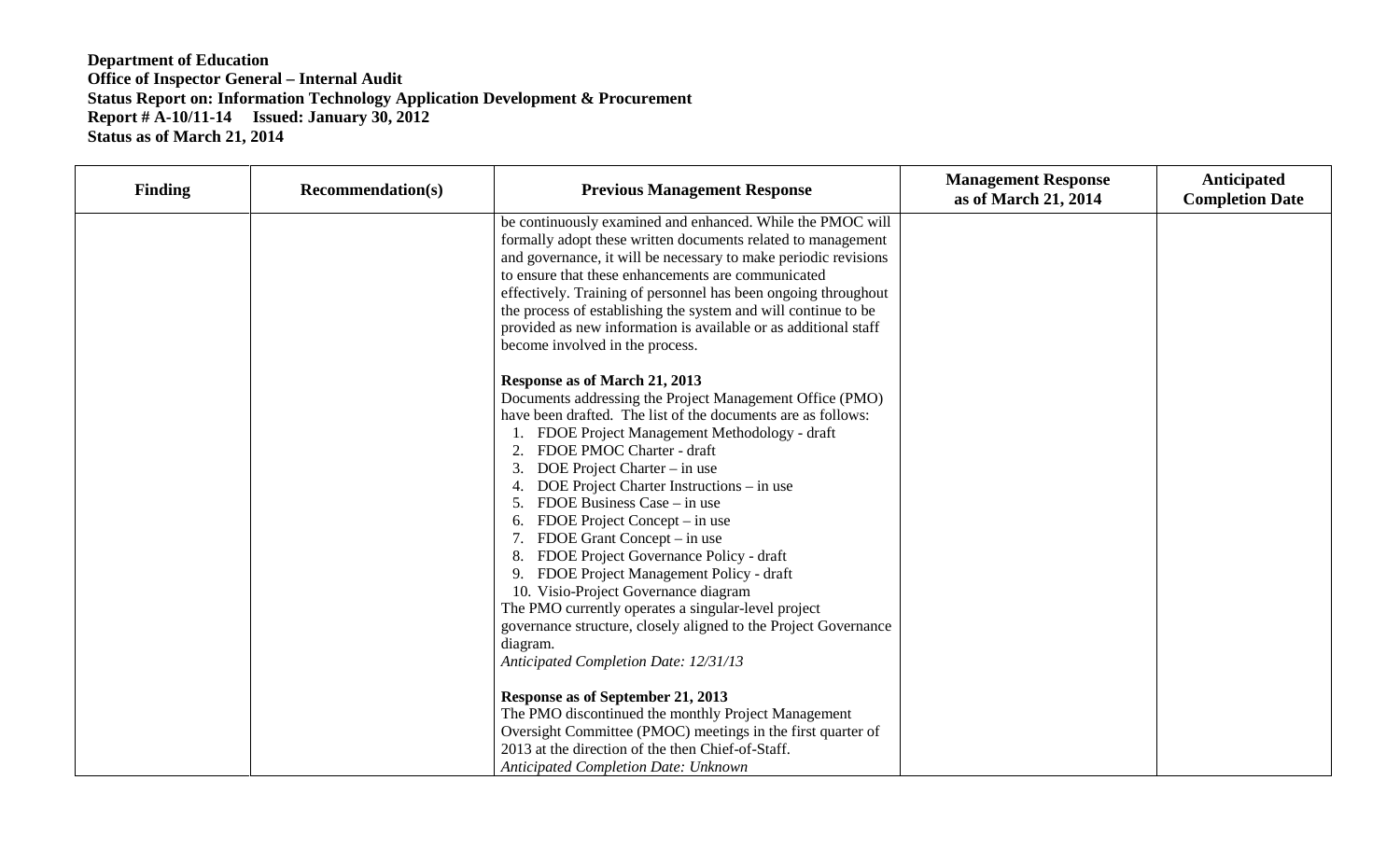| <b>Finding</b> | <b>Recommendation(s)</b> | <b>Previous Management Response</b>                                                                                                                                                                                                                                                                                                                                                                                                                                                                                                                                                                                                                                                                                                                                                                                                                                                                                                                                                                             | <b>Management Response</b><br>as of March 21, 2014                  | Anticipated<br><b>Completion Date</b>                                  |
|----------------|--------------------------|-----------------------------------------------------------------------------------------------------------------------------------------------------------------------------------------------------------------------------------------------------------------------------------------------------------------------------------------------------------------------------------------------------------------------------------------------------------------------------------------------------------------------------------------------------------------------------------------------------------------------------------------------------------------------------------------------------------------------------------------------------------------------------------------------------------------------------------------------------------------------------------------------------------------------------------------------------------------------------------------------------------------|---------------------------------------------------------------------|------------------------------------------------------------------------|
|                |                          | <b>B.</b> Application Development and Support<br>Response as of January 30, 2012<br>The Information Systems Development Methodology has been<br>developed and implemented for almost a year. Although the<br>ISDM has not yet been formally adopted, it is in use and is<br>guiding the development methodology used by the Department.<br>A written procedure related to the security of software<br>applications has been developed and added as an Addendum to<br>the ISDM. A change management system, the Service Request<br>System, has also been established. The ISDM will be examined<br>to determine whether any revisions are necessary prior to<br>presenting it for formal adoption (anticipated completion date<br>of June 30, 2012). All of these are documents are written and<br>are being used by relevant staff. Training for affected staff will<br>be provided as needed (when changes are made or when<br>additional staff need to use these policies, procedures, and<br>methodologies). | <b>B.</b> Application Development and<br><b>Support</b><br>Complete | <b>B.</b> Application<br>Development and<br><b>Support</b><br>Complete |
|                |                          | Response as of March 21, 2013<br>The revised ISDM was completed in August 2012 and sent to<br>executive management for approval.<br>The Information Systems Development Methodology (ISDM)<br>has been further revised to expound upon the processes and<br>procedures of Application and Development projects. Each<br>module of the ISDM has been reviewed to declare and define<br>terminology and ensure consistent terminology throughout the<br>documentation. A Business Analysts was hired to assist the<br>developers with adhering to the ISDM when new projects are<br>requested and developed. In addition, the Business Analyst is to<br>identify and update missing standards and procedures in the<br>ISDM methodology. The ISDM was approved by David<br>Stokes, CIO on March 14, 2013                                                                                                                                                                                                          |                                                                     |                                                                        |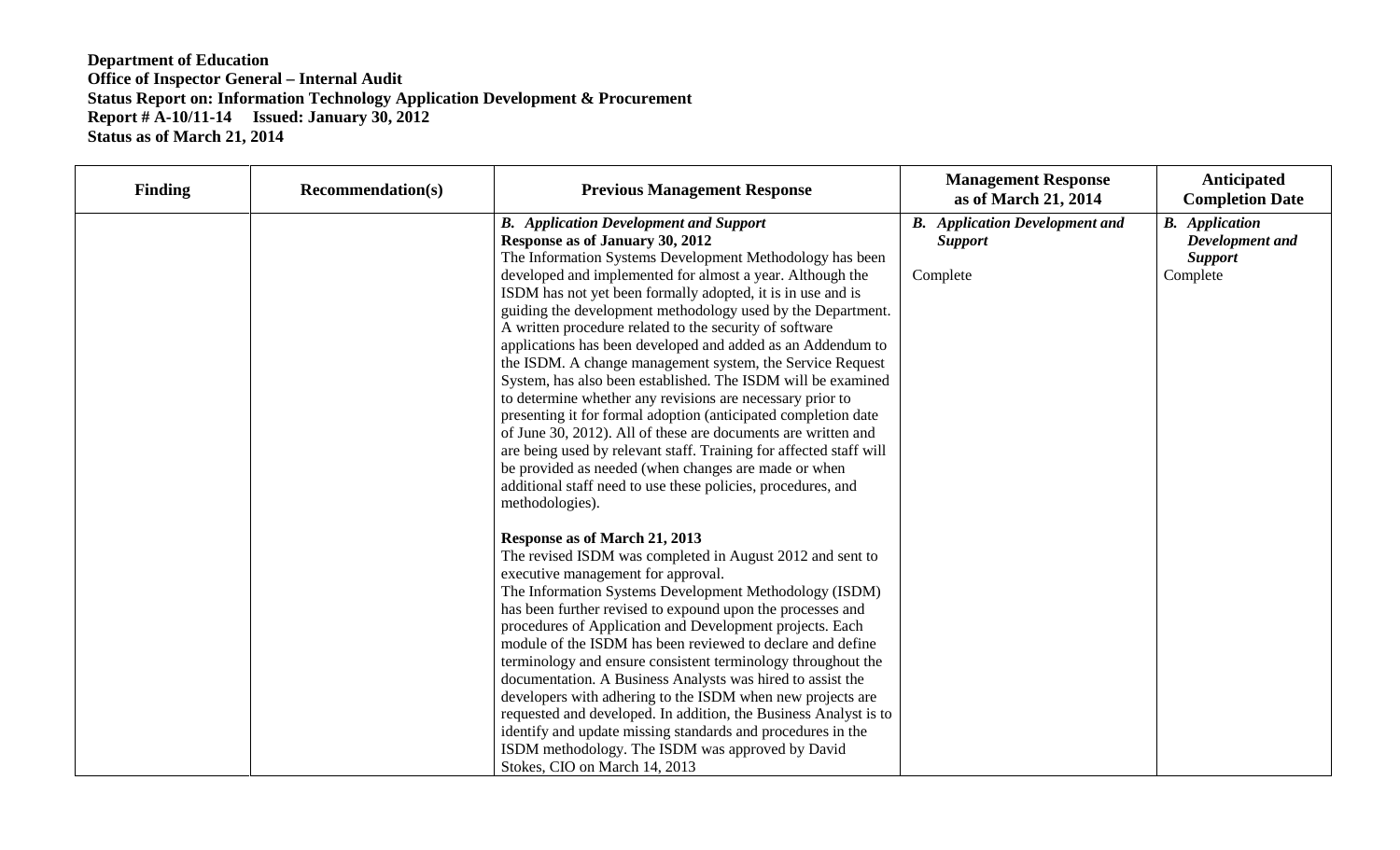| <b>Finding</b>                                                                                                                                                                                                       | <b>Recommendation(s)</b>                                                                                                                                                                                                                                                                                                                                                                                                                                                                                                                                                   | <b>Previous Management Response</b>                                                                                                                                                                                                                                                        | <b>Management Response</b><br>as of March 21, 2014 | <b>Anticipated</b><br><b>Completion Date</b> |
|----------------------------------------------------------------------------------------------------------------------------------------------------------------------------------------------------------------------|----------------------------------------------------------------------------------------------------------------------------------------------------------------------------------------------------------------------------------------------------------------------------------------------------------------------------------------------------------------------------------------------------------------------------------------------------------------------------------------------------------------------------------------------------------------------------|--------------------------------------------------------------------------------------------------------------------------------------------------------------------------------------------------------------------------------------------------------------------------------------------|----------------------------------------------------|----------------------------------------------|
| 2. Effectiveness of<br>project governance<br>should continue to<br>be improved.<br>Governance processes<br>were under development<br>during the audit.                                                               | As project governance is critical to<br>support the management of limited<br>resources, the Department should<br>continue on the path to further<br>develop, strengthen, and formalize<br>its governance structure and<br>activities. This includes creating<br>governance committee charters and<br>policies to implement governance<br>activities and empowering a strategy<br>or steering committee to ensure<br>adequate control over project<br>decisions, directions, and<br>performance to ensure project<br>activities support the Department's<br>strategic plan. | Response as of January 30, 2012<br>See response to Finding 1.<br>Response as of March 21, 2013<br>See response to Finding 1.<br><b>Estimated Completion Date: 12/31/13</b><br>Response as of September 21, 2013<br>See response to Finding 1.<br><b>Estimated Completion Date: Unknown</b> | See response to Finding 1.                         | Unknown                                      |
| 3. The Department is<br>not following a<br>formal documented<br>project management<br>methodology.<br>Important planning steps<br>and related deliverables<br>of selected ongoing<br>projects were not<br>evidenced. | The Department should develop a<br>formal project management<br>methodology for managing projects.<br>A one-size-fits-all methodology is<br>not likely to work given the different<br>types of projects and management<br>styles involved.<br>The methodology would likely<br>include templates that can guide<br>project teams in obtaining an<br>appropriate level of documentation,<br>while streamlining preparation time<br>and effort involved.                                                                                                                      | Response as of January 30, 2012<br>See response to Finding 1.<br>Response as of March 21, 2013<br>See response to Finding 1.<br><b>Estimated Completion Date: 12/31/13</b><br>Response as of September 21, 2013<br>See response to Finding 1.<br><b>Estimated Completion Date: Unknown</b> | See response to Finding 1.                         | Unknown                                      |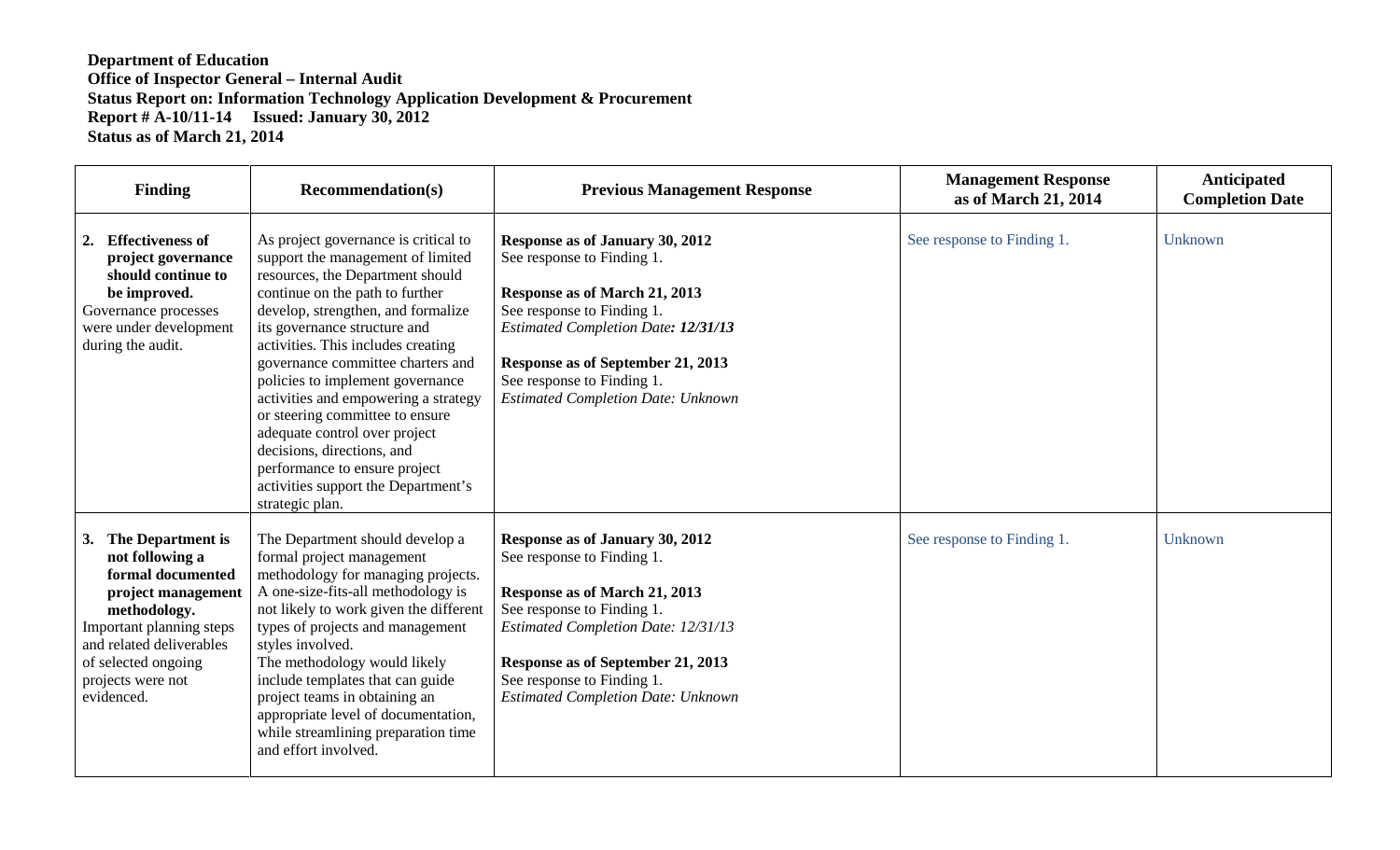| Finding                                                                                                                                                                                                                                                                                                                                                                                                                                                                         | <b>Recommendation(s)</b>                                                                                                                                                                                                                                                                                                                                                                                                                                            | <b>Previous Management Response</b>                                                                                                                                                                                                                                                                                                                                                                                                                                                                                                                                                                                                                                                                                                                                                                                                                                                                                                                                                                                                                                                                                                                                                                                                                                                                                                                                                                                                                                                                                                                                                                                                                                                                                                                                                                                                            | <b>Management Response</b><br>as of March 21, 2014 | Anticipated<br><b>Completion Date</b> |
|---------------------------------------------------------------------------------------------------------------------------------------------------------------------------------------------------------------------------------------------------------------------------------------------------------------------------------------------------------------------------------------------------------------------------------------------------------------------------------|---------------------------------------------------------------------------------------------------------------------------------------------------------------------------------------------------------------------------------------------------------------------------------------------------------------------------------------------------------------------------------------------------------------------------------------------------------------------|------------------------------------------------------------------------------------------------------------------------------------------------------------------------------------------------------------------------------------------------------------------------------------------------------------------------------------------------------------------------------------------------------------------------------------------------------------------------------------------------------------------------------------------------------------------------------------------------------------------------------------------------------------------------------------------------------------------------------------------------------------------------------------------------------------------------------------------------------------------------------------------------------------------------------------------------------------------------------------------------------------------------------------------------------------------------------------------------------------------------------------------------------------------------------------------------------------------------------------------------------------------------------------------------------------------------------------------------------------------------------------------------------------------------------------------------------------------------------------------------------------------------------------------------------------------------------------------------------------------------------------------------------------------------------------------------------------------------------------------------------------------------------------------------------------------------------------------------|----------------------------------------------------|---------------------------------------|
| 4. Documentation of<br><b>ISDM</b> deliverable<br>activities for<br>application support<br>projects should be<br>improved.<br>We noted incomplete or<br>insufficient<br>documentation for:<br>• Risk analysis<br>System architecture<br>• Business<br>requirements<br>definition<br>Data requirements<br>• Programming<br>specifications<br>• Security plan and<br>design<br>• Compliance with<br><b>ADA</b><br>System test plan and<br>results<br>User acceptance test<br>plan | The Department should ensure that<br>application support projects be<br>performed in accordance with<br>requirements of the Department's<br>ISDM. Staff performing deliverable<br>tasks should be sufficiently trained<br>on use of the development<br>methodology and effectively<br>supervised to ensure quality.<br>Opportunities to streamline the<br>documentation of ISDM deliverables<br>could potentially be achieved by<br>expanding the use of templates. | Response as of January 30, 2012<br>As noted above, the ISDM is being implemented throughout<br>the Department; however, there are varying levels of<br>implementation among staff based on the type of system being<br>worked on. The Office of Application Development and<br>Support (OAS) will continue to supervise and monitor the<br>levels of implementation of the ISDM, specifically the<br>documentation of ISDM deliverables. Additional training will<br>be provided as needed and as indicated by the results of internal<br>monitoring. Training will include guidance and best practices<br>related to the use of templates for documentation of<br>deliverables. OAS will also update the ISDM to address<br>deliverable activities documentation in the areas mentioned in<br>the report (risk analysis, system architecture, business<br>requirements definition, data requirements, programming<br>specifications, security plan and design, compliance with<br>Americans with Disability Act, system test plan and results,<br>and user acceptance test plan).<br>Response as of March 21, 2013<br>Completed in August, 2012. The Department has improved<br>documentation of the ISDM deliverable activities for<br>application support projects. The Department has addressed this<br>finding and implemented the recommendations as outlined<br>below.<br>Application Development and Support has revised the ISDM to<br>include missing templates noted in the Finding, as well as<br>implementing new standards and policies. The implementation<br>and requirement of a Project Charter and supporting templates<br>has greatly facilitated the implementation of ISDM<br>requirements, and streamlining the documentation of ISDM<br>deliverables. The ISDM was approved by David Stokes, CIO<br>on March 14, 2013. | Complete                                           | Complete                              |